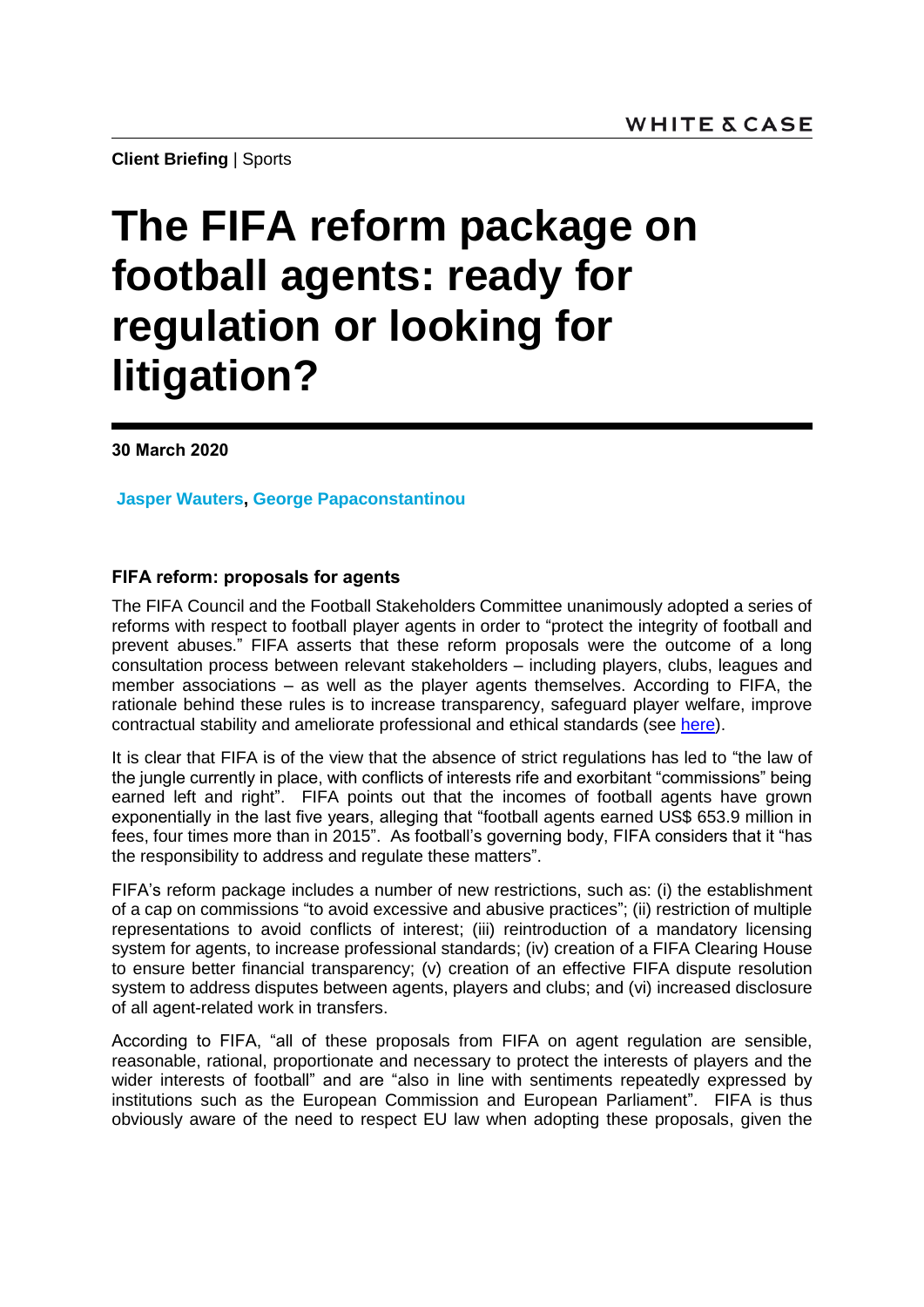restrictive effect they will have on the profession. FIFA is currently turning these proposals into final regulations.<sup>1</sup>

# **A closer look at the reform proposals**

A number of these proposals seem straightforward and uncontroversial. More financial and professional transparency, a mandatory licensing system, maintaining high professional standards and avoiding conflicts of interest appear to be in the interest of all involved. It remains to be seen how some of these proposals will be translated into actual regulations, but as a matter of principle the proposed reforms appear to be reasonable and necessary. However, two of the reform proposals merit a brief legal comment. They concern (1) the proposal to establish an effective dispute resolution mechanism to address disputes involving agents and (2) the proposed cap on agents' fees.

## *An effective dispute resolution system*

It will be interesting to see what kind of "effective FIFA dispute resolution system to address disputes between agents, players and clubs" FIFA has in mind. In this respect, it is worth recalling that this is not the first attempt by FIFA to regulate player agents or "intermediaries" as they are sometimes called as well. Before April 2015, FIFA Players Agents Regulations (the "Agents Regulations") were in place to regulate the role of players' agents. These Agents Regulations were replaced in 2015 by the currently applicable FIFA Regulations on Working with Intermediaries (the "Intermediaries Regulations"), which essentially relaxed the relevant regulations. They replaced the licensing system with a registration system at the national level, accompanied by a number of "benchmarks" that were to be used as the basis for national regulation on, for example, compensation of agents. The system FIFA put in place in 2015, however, appears to have led to what is now - in FIFA's own words - "the law of the jungle".

Importantly, with the change from the Agents Regulation to the Intermediaries Regulation in 2015, FIFA also changed the system of settling disputes involving player agents. Before 2015, under the Agents Regulations, the FIFA Players' Status Committee would resolve disputes involving agents. However, as a result of FIFA Circular no. 1468, <sup>2</sup> FIFA clarified that under the Intermediaries Regulations it will no longer be competent to hear disputes involving intermediaries. This appears to be changing again under the new proposals. FIFA is now seeking to re-assert control over player agents by making these new proposals. As part of this renewed control, FIFA considers that it has to develop a new mechanism to settle disputes arising out of the new regulations that will be adopted.

From the way the proposals are worded, it seems that FIFA considered that the previous mechanism's reliance on the Player Status Committee of FIFA was not as "effective" as it should be, since the new proposal is to "establish an *effective* FIFA dispute resolution system" to address disputes between agents, players and clubs. If it had intended to still rely on the Player Status Committee, it would probably just have said so. It thus appears that FIFA intends to come up with a new dispute resolution system that needs to be "effective". One possible solution would be to create an independent arbitration tribunal within FIFA but independent from FIFA, similar to the Basketball Arbitration Tribunal ("BAT"), which operates independently from the international basketball association (FIBA). The BAT has had great success in addressing contractual disputes in an objective and effective manner. An interesting feature of the BAT is its power to decide disputes "ex aequo et bono" after it has first determined the contractual position. If FIFA were to follow the example of FIBA, it would be relinquishing some control in favor of greater efficiency. Such a BAT-like arbitration tribunal

<sup>1</sup> <sup>1</sup> See FIFA, "Reform proposal concerning football agents' regulations", 22 January 2020, availabl[e here.](https://www.fifa.com/who-we-are/news/reform-proposals-concerning-football-agents-regulations)

<sup>&</sup>lt;sup>2</sup> Available here: [https://resources.fifa.com/image/upload/1468-amendments-to-the-regulations-on-the-status](https://resources.fifa.com/image/upload/1468-amendments-to-the-regulations-on-the-status-and-transfer-of-playe-2510650.pdf?cloudid=zro9p178udvmsgy3nzy7)[and-transfer-of-playe-2510650.pdf?cloudid=zro9p178udvmsgy3nzy7](https://resources.fifa.com/image/upload/1468-amendments-to-the-regulations-on-the-status-and-transfer-of-playe-2510650.pdf?cloudid=zro9p178udvmsgy3nzy7)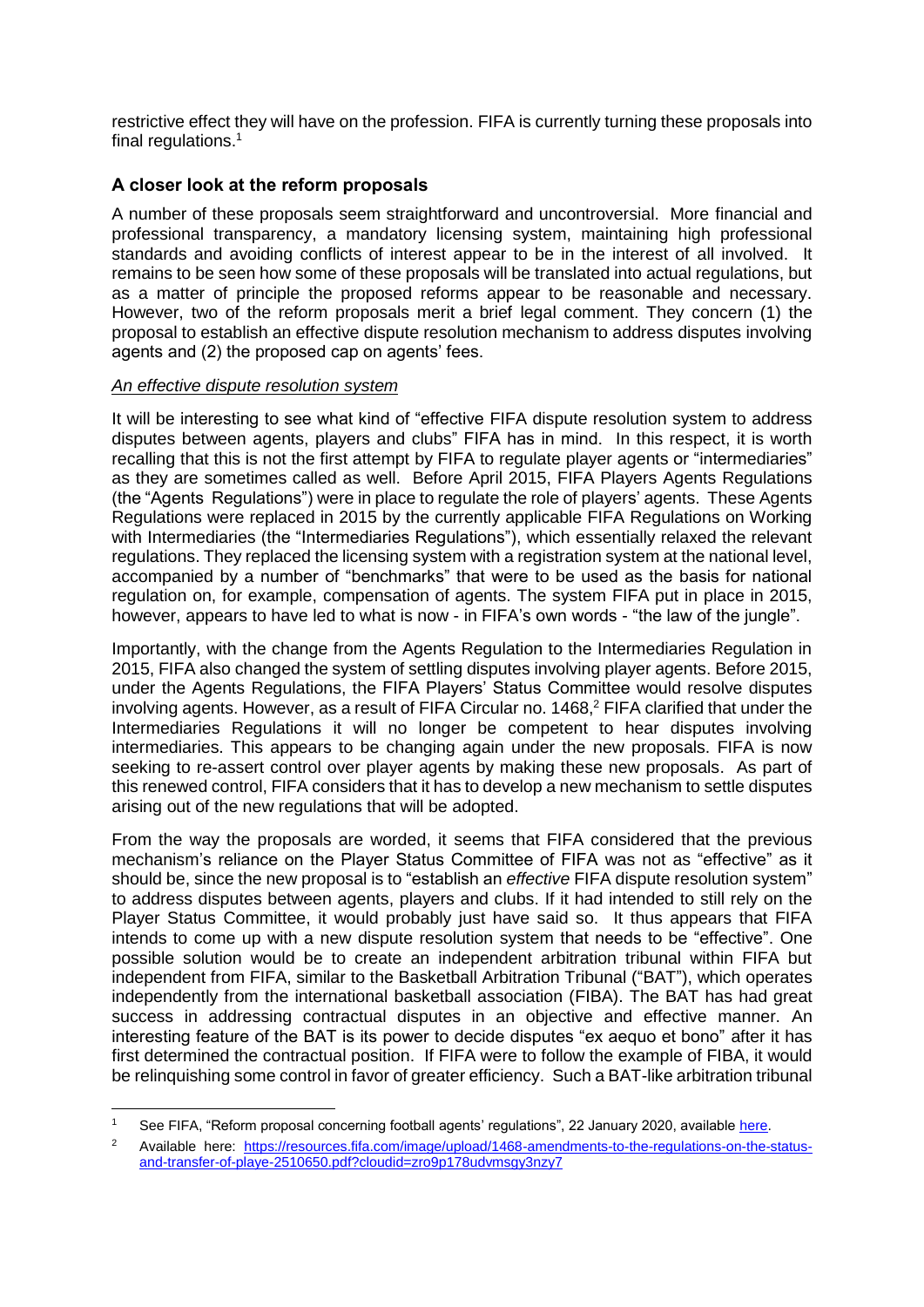would not be a genuinely "internal" dispute resolution system, but it would likely be a more "effective" one given that such an arbitration tribunal would be a genuine court of arbitration under Swiss law, the awards of which could be enforced under the New York Convention. It is not clear whether FIFA is seriously considering such an independent dispute resolution option but it seems worth reflecting on its potential.

#### *A proposed fee cap for agents*

Another interesting but potentially very controversial aspect of the proposal is the fee cap imposed on player agents. In particular, regarding the agents' fees, the proposal would be to impose the following mandatory caps: (i) agent acting for selling club – 10% of transfer fee; (ii) agent acting for buying club  $-3\%$  of player's salary; and (iii) agent acting for the player  $-$ 3% of player's salary. Under the single permissible scenario of dual representation (i.e., agent acting for both player and buying club), the cap on commissions will be set at 6% of the player's salary – i.e.,  $3\%$  from each party.<sup>3</sup>

In response to this proposed fee cap, the Association of Football Agents noted that "we cannot accept any regulations that provide for capping of our fees or restrict our freedom to act for any party in a transaction" and described the regulations as "unlawful and anti-competitive."<sup>4</sup>

The case law of the European Court of Justice has elaborated, in the past, on the role of sports associations in setting out certain rules regarding the organization of the sport or the provision of services even ancillary to sport such as the provision of football agents' services and their compatibility with relevant EU competition law concepts under Articles 101 and 102 of the Treaty on the Functioning of the European Union ("TFEU"). In so doing, the European Court has confirmed the applicability of EU law to the regulations of sports associations.

In order to assess whether measures by associations such as FIFA are potentially in violation of Article 101(1) TFEU,<sup>5</sup> it must be established that (i) the FIFA rules at issue constitute a decision by an association of undertakings; (ii) that such rules may affect trade between EU Member States; and (iii) that those rules have as their object or effect the prevention, restriction or distortion of competition within the EU internal market. FIFA has already been considered by the EU courts to qualify as "an association of undertakings" <sup>6</sup> and its regulations can be considered "decisions". 7

In terms of the kind of regulations by sports associations that would be justified, the European Court of Justice clarified that regulations closely related to the organization of fair and competitive sporting events such as, for example, doping-related regulations, may be permissible. For example, it clarified that, even if certain anti-doping rules are to be conceived as a decision of an association of undertakings limiting the appellants' freedom of action, and thus subject to EU competition law, they still do not necessarily constitute a restriction of competition incompatible with the EU internal market within the meaning of Article 101 TFEU. This is so because they are justified by a legitimate objective.<sup>8</sup> Notably, such a limitation is endemic to the organization and proper conduct of competitive sports and its rationale is to

 $\overline{3}$ See FIFA, "FIFA and football stakeholders recommend cap on agents' commissions and limit on loans", 25 September 2019, available [here.](https://www.fifa.com/who-we-are/news/fifa-and-football-stakeholders-recommend-cap-on-agents-commissions-and-limit-on-)

<sup>4</sup> See *New York Times*, "Agent Group Solicits Donations to Sue FIFA over Transfer Limitations", 27 September 2019, available [here.](https://www.nytimes.com/2019/09/27/sports/fifa-agents-transfer-window.html)

<sup>5</sup> Article 101(1) TFEU reads: "*all agreements between undertakings, decisions by associations of undertakings and concerted practices which may affect trade between Member States and which have as their object or effect the prevention, restriction or distortion of competition within the internal market*".

<sup>6</sup> Case T-193/02 *Piau v Commission* [2005] ECR II-0209, para. 69.

<sup>7</sup> *Ibid*., paras 73 and 75. Cf. Case C-309/99 *Wouters and Others* [2002] ECR I-1577 para. 64; Case C 96-82 *IAZ v Commission* [1983] ECR 3369 paras 20-21.

<sup>8</sup> See Case C-519/04 P, *MecaMedina v Commission* [2006] ECR I-6991, para. 45.